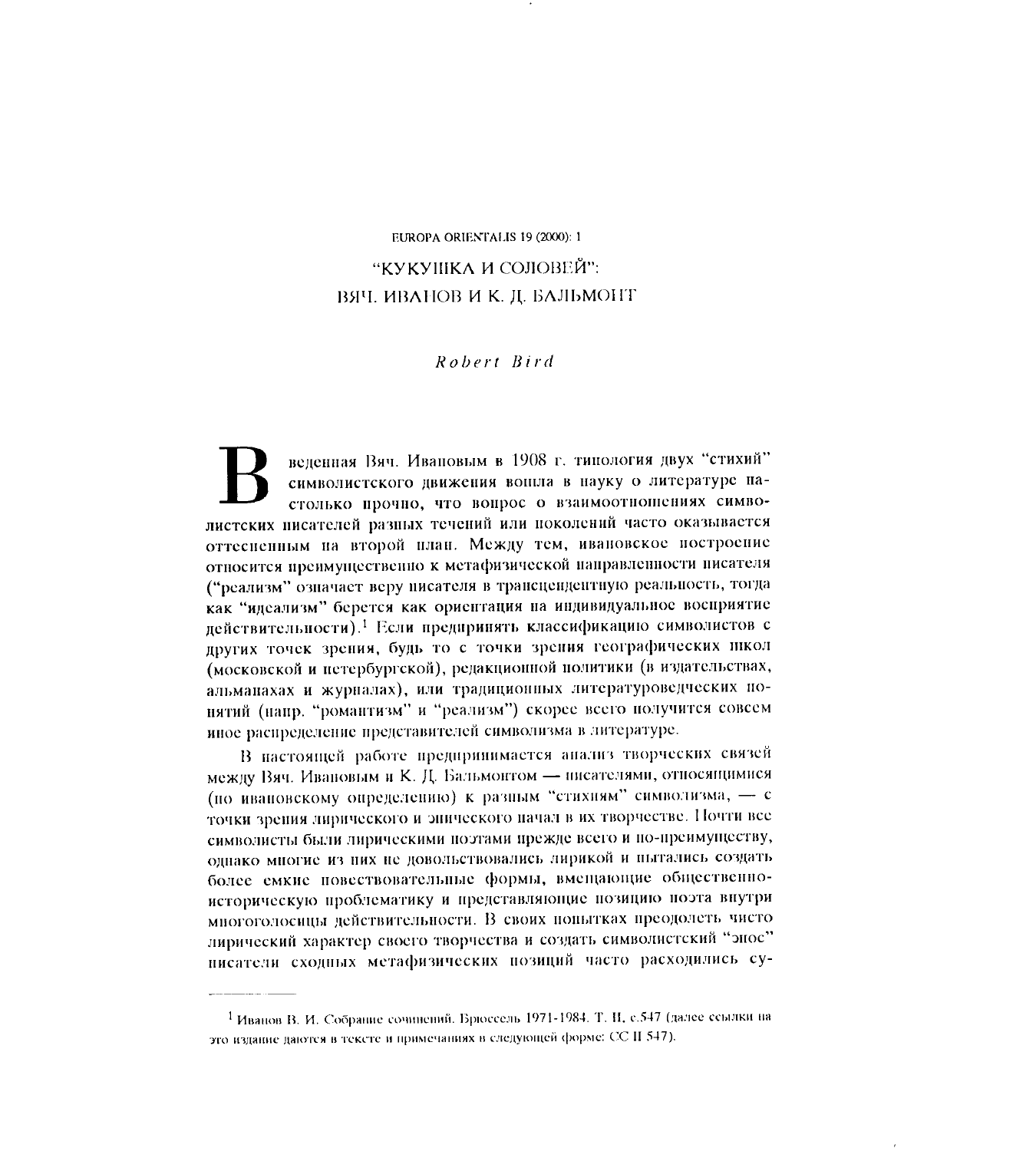щественным образом, примером чего могут служить художественноавтобиографические повествования Блока ("Возмездие"), Белого (роман "Петербург", поэма "Первое свидание") и Иванова (поэма "Младенчество"). <sup>2</sup> В то же время возникают новые, порой неожиданные творческие союзы, примером которых является сходство романа Бальмонта "Под новым серном" с ивановским "Младенчеством". Мы полагаем, что это - лишь один энизод в богатом художественном диалоге между Бальмонтом и Ивановым, причем если в 1900-е годы преобладало влияние Бальмонта на лирику Иванова, то в 1910-е годы оно сменилось обратным влиянием Иванова на Бальмонта. В этом немалую роль сыграли попытки Иванова, как в поэзии, так и в теоретических статьях. достичь более объективного, "энического" выражения своего лирического видения мира.

Перед отъездом заграницу в 1920 г. Бальмонт охарактеризовал этот диалог следующим образом: "Мы, поэты, тоже демоны, духи, призраки, по наши бессильные зарницы после переклички слагаются в молнии и бросают жемчужный дождь. Радостно перекликаться кукушке и соловью, и я помню ту радость, которую я испытал, когда мне впервые суждено было видеть орлиное гнездо поэта. Я помню - мы поцеловались и с той минуты стали братьями".<sup>3</sup> Вячеслав Иванов познакомился с Константином Бальмонтом в Москве в 1904 г.<sup>4</sup> Оба поэта тогда переживали мощный творческий подъем: Иванов только что выпустил первую книгу лирики "Кормчие звезды" и начинал сотрудничать в модернистских изданиях, а Бальмонт незадолго до того издал свой извест-

<sup>3</sup> Котрелев Н. В. Вяч. Иванов - член Общество любителей российской словесности // Europa Orientalis XII (1993) 1, c. 332-333.

4 СС І 71-4. Тогда же Иванов познакомился с Ю. К. Балтрушайтисом (см. СС 1 74-75). Впрочем, возможно, что Иванов мог познакомиться с Бальмонтом еще раньше в Париже, где оба поэта бывали в 1890-е и в начале 1900-х гг. В частности оба имели отношение к Высшей русской школе общественных наук, где Бальмонт читал лекции в 1901 г., а Иванов - в апреле-мае 1903 г. В комментариях к произведениям Иванова Р. Е. Помирчий датирует их знакометво 1903-м годом, но не приводит какую-либо документацию (Иванов В. И. Стихотворения, поэмы, трагедия. СПб. 1995. Т. 2, с. 290).

<sup>2</sup> О этой полемике см.: Долгонолов Л. К. Поэма Блока и русская поэма конца XIX начала XX веков. М.-Л. 1964; Терновский Е. "Великоленная неудача". Essai sur l'histoire du poème russe de la fin du XIX<sup>ème</sup> et du debut du XX<sup>ème</sup> siècle. Paris 1987; *Ueland Carol*. "Autobiographical «Poemy» of the Russian Symbolists: Aleksandr Blok's «Vozmezdie», Viacheslav Ivanov's «Mladenchestvo» and Andrei Belyi's «Pervoe svidanie»". Ph. D. dissertation. Columbia University 1995.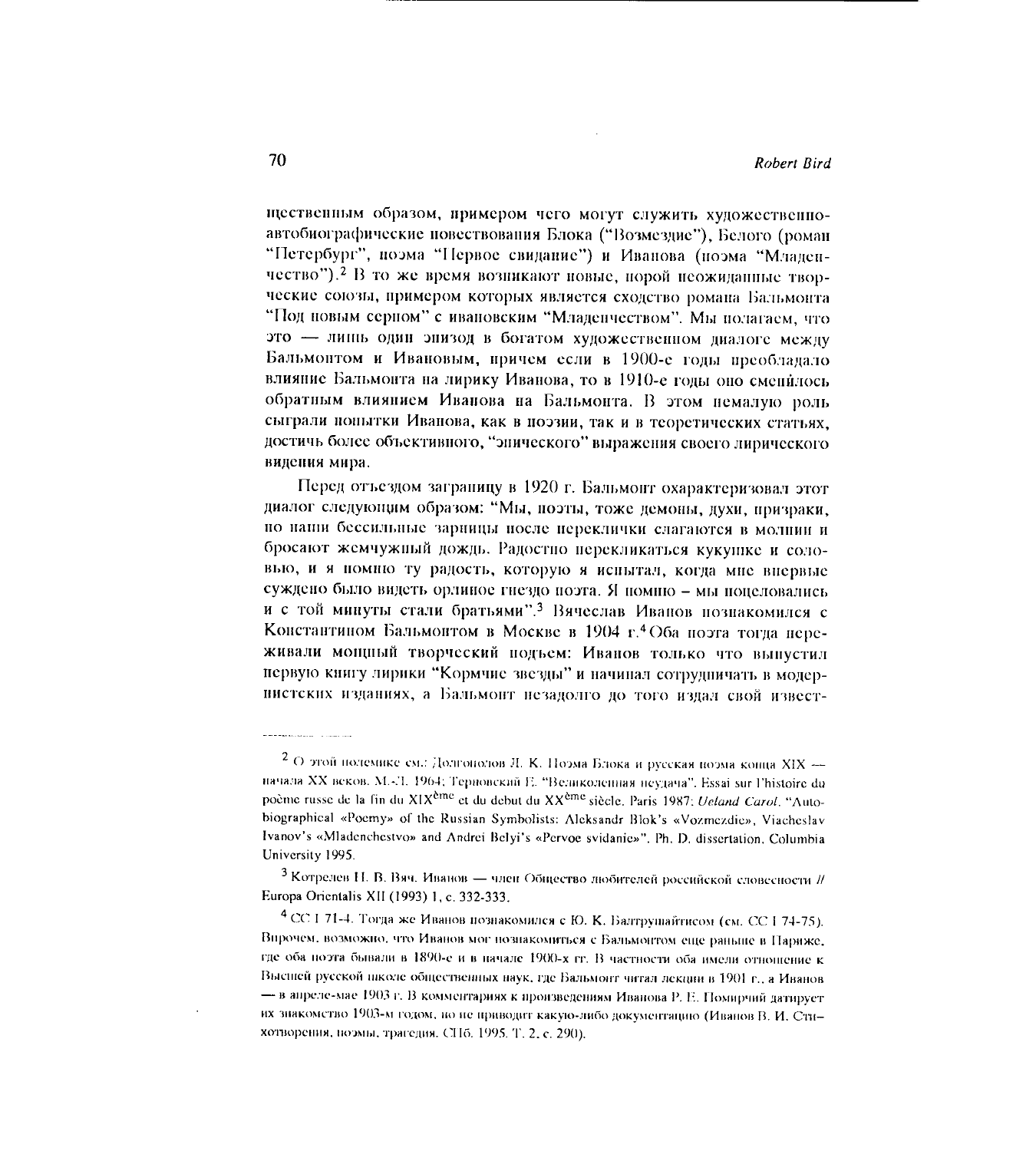нейший сборник "Будем как Солнце" и пользовался наибольшей славой из всех модернистских поэтов. Иванов и Бальмонт встречались еще в конце 1905- пачала 1906 г. после окончательного переезда Иванова с женой в Петербург; несмотря на один крайне недоброжелательный отзыв Бальмонта об Иванове,<sup>5</sup> у них возникли дружественные и уважительные отношения. Интересно отметить характеристику Иванова, данную Михаилом Кузминым в своем дневнике: "Конечно, больше всего у него в характере было общего с Бальмонтом и у Бальмонта с ним. Они могли долго и серьезно обсуждать, кто из них бирюзовый, а кто из них вечеровый, любили наниваться, при всей своей бородатости и волосатости, чувствовать и держать себя эфеминированно, иногда в качестве "дерзких" срывать и свои, <и> чужие одежды, вообще безобразить".

В начале 1906 г., онасаясь последствий своих революционных деклараций, Бальмонт покидает Россию.<sup>7</sup> До возвращения Бальмонта в Россию, после обнародования ампистии политических эмигрантов в 1913 г., Бальмонт и Иванов обменивались лишь редкими письмами и поэти-

5 В письме Брюсову от 5 сентября 1905 г. Бальмонт назвал Иванова "ученым провизором. Медоточивым дистиллитором" (Литературное наследство. Том 98. Валерий Брюсов и его корреспонденты. Книга 1. М. 1991, с. 168). Через несколько дней, после посещения одной из первых "сред" на ивановской "Башне", Бальмонт признался Иванову в своей нелестной оценке (Литературное наследство. Том 85. Валерий Брюсов. М. 1976, с. 485, 486), но год спустя он повторил понравившееся ему определение личности Иванова в статье "Наше литературное сегодня" (Золотое руно, № 11-12, 1907, с. 60-63): "Вячеслав Иванов, - в отдельных достижениях чрезвычайно сильный поэт, - в общем представляет как бы параллель к Брюсову. Он - книжник. Он вобрал в себя, вне соответствия с размерами и свойствами своей поэтической личности, столько разнородных книжных элементов, что они заслонили от него его самого. И в одних вещах это истинно-Русский пленительный лесной поэт, в других в огромном большинстве <sic>, он не более как словесник-дистиллятор. Так-таки и чувствуены антеку, и очень доброкачественные трубочки и пузырьки, наполненные смесями разных эссенций, но до луга и леса довольно далеко" (с. 62). В статье 1925 г. "Звуковой зазыв" Бальмонт назвал Иванова "лукавый прелат, утонченный, переутонченный рудокон редких слов и редких понятий" (Бальмонт К. Д. Избранное. М. 1983, с. 629).

6 Кузмин М. Дневник 1934 года. СПб. 1998, с. 92.

7 Между тем, когда Бальмонт вернулся в 1913 г. и возбудил ходатайство о прощении согласно амнистии 1913-го года, полицейские органы определили, что ему нечего было прощать. Но словам справки от 13 марта 1913 г.: "В виду отсутствия в делах Департамента Полиции сведений о том, чтобы Бальмонт с 1904 г. подвергался каким-либо ограничениям, объявленные в Манифесте 21 Февраля сего года Монаршия Милости к нему относиться не могут" (ГАРФ ф. 102 он. 210 д. 2 ч. 34 л. 24 (7-е де-во 1913 г.).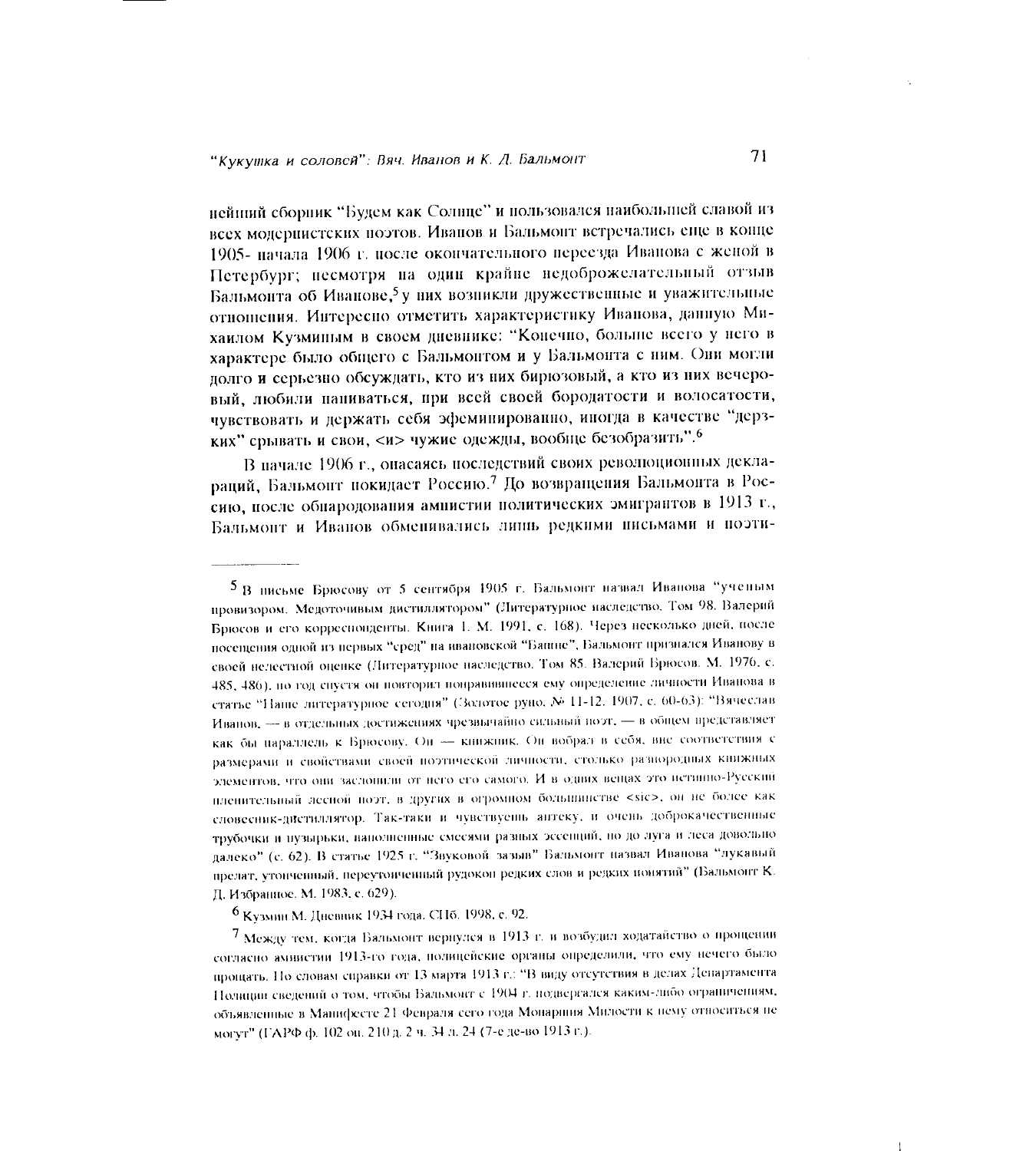ческими посланиями.<sup>8</sup> В 1912 г. Иванов сыграл ведущую роль в организации и проведении мероприятий по поводу двадцатинятилетия литературной деятельности Бальмонта. Начиная с 1914 г. оба поэта жили в Москве; здесь, вместе с Ю. К. Балтрушайтисом, в 1914-1915 они становятся близкими друзьями и литературными наставниками А. Н. Скрябина.<sup>9</sup> С конца 1918 по 1920 г. их объединяла деятельность в органах Наркомироса.<sup>10</sup>

В последний раз жизненные пути Иванова и Бальмонта скрестились в 1920 г., когда оба получили разрешение уехать заграницу. Хотя обе поездки были представлены как командировки, на самом деле они преследовали преимущественно личные цели. Иванов хлонотал о заграничной поездке в частности для того, чтобы предоставить больной жене возможность лечиться в западных сапаториях. 16 мая поэты выступили вместе на заседании Общество любителей российской словеспости, на котором Бальмонт дал нонять, что он и его "старший брат" Вяч. Иванов усзжают из-за "бесправия" и безысходности жизни в Советской России.<sup>11</sup> Первым выехал Бальмонт 25 июня, а к середине июля дошедние до Москвы слухи (позднее не подтвердившиеся) об антисоветских высту-

10 В течение их почти двадцатилетней дружбы Иванов и Бальмонт посвятили друг другу множество стихов. Бальмонту принадлежат: "Вячеславу Иванову" (1915; напеч.: Бальмонт К. Д. Стихотворения. Л. 1969, с. 478). "Вячеславу" (1917; нанечатано в комментариях к Собранию сочинений В. И. Иванова: СС IV 719), цикл из трех сонетов "Вязь" (Сонеты солнха, меда и луны. М. 1917, с. 230-233) и нять шуточных стихотворения (1918-1919; см. Приложение к наней статье). Иванову принадлежат: "Sole Sato" (1904; СС I 777; см. автоперевод на русский в статье Иванова "О лиризме Бальмонта" // Аполлон № 3-4. 1912, с. 41-42); "К. Бальмонту" (1911; СС II 352), "Бальмонту" (1915; СС IV 31), "Ответ Бальмонту" (1915; СС IV 39), "Бальмонту" (1917; СС IV 66), "Бальмонт! Не юбилейный нанегирик" (1917; СС IV 67). "Ответ Бальмонту" является решликой в соцетной полемике, начавшейся с пеизвестного сонста Бальмонта о переименовании Петербурга в Петроград, в которой также приняли участие В. Я. Брюсов и М. А. Волошин; см. Брюсов В. Я. Неизданное и несобранное. М. 1998, с. 42-43, 283-284.

11 Котрелев Н. В. Вяч. Иванов - член Общество любителей российской словесности, с. 332.

<sup>8</sup> См письмо Бальмонта Иванову от 18 сентября (по новому стилю) 1906 г. (ИРЛИ ф. 607 № 143). В письме А. М. Ремизову от 4 января 1912 (по новому стилю) Бальмонт сообщает, что пошлет новую книгу "Зарево зорь" и "непомнящему меня Вячеславу, которого я неизменно ценю и люблю" (РНБ ф. 634 № 54 л. 4). См. также РГБ ф. 109 к. 12 ед. хр. 5.

<sup>9</sup> См. напр. Бальмонт К. Д. Звуковой зазыв // Избранное, с. 626-632; Шлецер Б. Ф. Записка Б. Ф. Шлецера о Предварительном Действии // Русские пропилеи. Том VI. М. 1919, c. 100, 113, 116.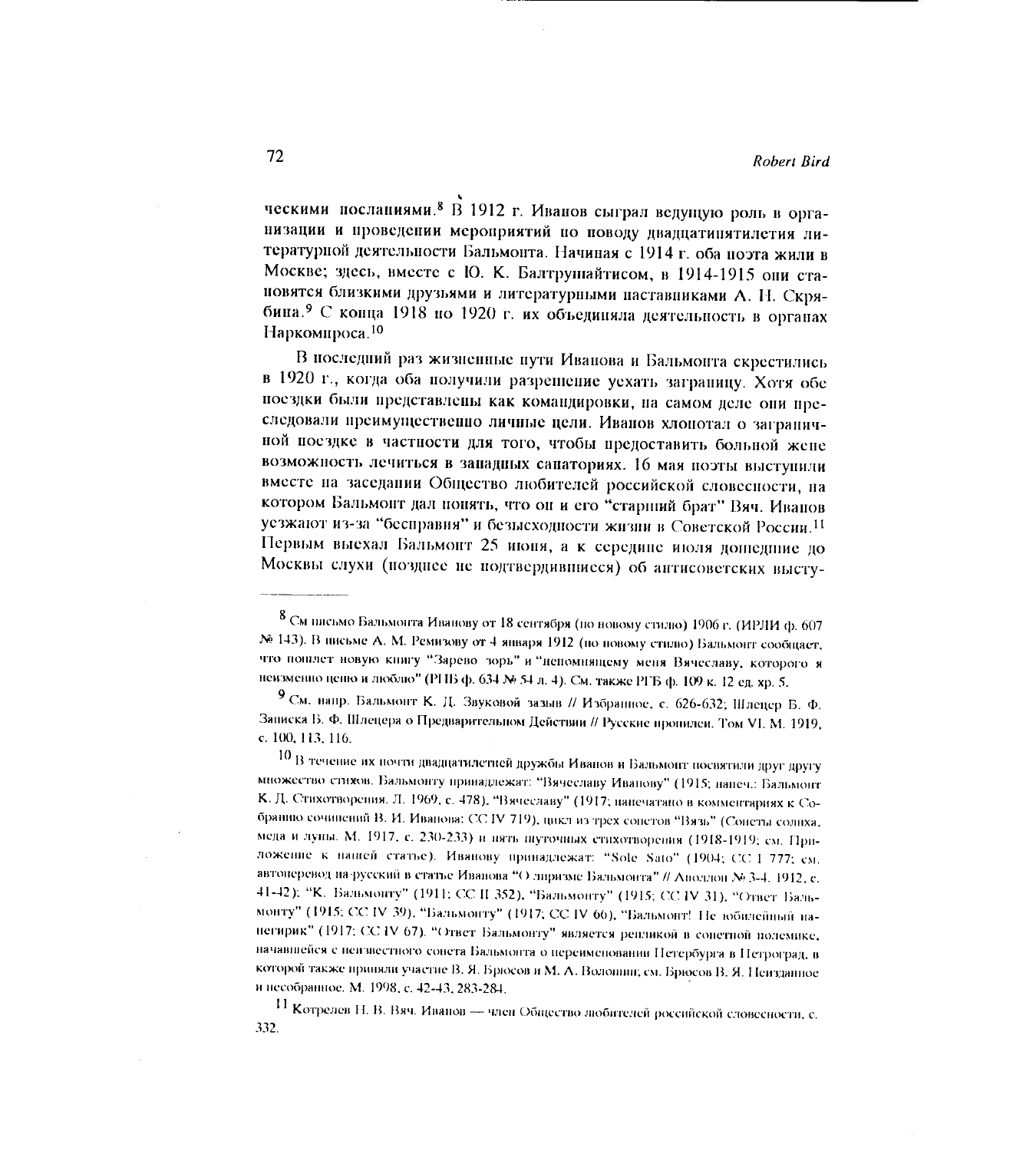плениях Бальмонта в Ревеле побудили Ленина отменить заграничные поездки других культурных деятелей, в том числе и Вяч. Иванова.<sup>12</sup> Обращаясь за помощью к Н. К. Крупской, Иванов довольно резко высказался о поведении Бальмонта, называя его "чуждым мне по всему жизнепониманию литературным коллегой".<sup>13</sup> Вскоре умерла жена Иванова, и после этой истории Иванов и Бальмонт не встречались и не нереписывались.<sup>14</sup>

Хотя на первый взгляд отношения двух поэтов кажутся довольно энизодическими и малосодержательными, за этой видимостью скрывается интенсивный творческий диалог. До второй половины 1900-х гг. в этом диалоге преобладало влияние Бальмонта на лирику Иванова.<sup>15</sup> Здесь можно отметить три сферы влияния. Во-нервых, стихийно-лирический стиль Бальмонта несомненно способствовал развитию "дифирамбического" стиля Иванова, особенно ощутимого в сборнике "Прозрачность" (1904):<sup>16</sup> позлисе Иванов говорил, что они с Бальмонтом были единст-

13 ГАРФ ф. 130 он. 4 ед. 254 лл. 35-39; см. нашу статью "Вяч. Иванов и Советская власть (1920-1929)". Новое литериатурное обозрение 40 (1990), с. 305-331.

14 См. довольно уничижительные отзывы Иванова о Бальмонте в кн.: Альтман М. С. Разговоры с Вячеславом Ивановым. СПб. 1995, с. 23-24, 32, 662-663, 66-67, указатель. Отметим, что самое отрицательное замечание Иванова о Бальмонте в первой публикации записей Альтмана: "Он совсем не символист" (Из бесед с поэтом Вячеславом Ивановичем Ивановым (Баку 1921 г.) // Ученые записки Тартуского государственного университета. Вып. 209. Тарту 1968, с. 312) в окончательном тексте превратилось в комплимент: "Онсовсем не декадент" (Альтман М. С. Разговоры с Вячеславом Ивановым, с. 67).

15 Первый известный отклик Иванова о Бальмонте, относящийся к сборнику "Горящие здания", находится в висьме к Л. Д. Зиновьевой-Анцибал от июля 1900 г.: "Таланта в книге очень много, и таланта созревшего, говорю впрочем о форме и стихе. Стих не колет, не блещет, как стальные клинки, не жжет, но взвивается подобием языков пламени" (РГБ ф. 109 к. 9 ед. хр. 43 л. 23-24об.). Позднее он вспоминал свою реакцию на предыдущий сборник Бальмонта "Типиніа" (Альтман М. С. Разговоры с Вячеславом Ивановым, с. 66-67).

16 Терновский Е. "Великолепная неудача", с. 100.

<sup>12</sup> См. Литературное наследство. Том 80. В. И. Ленин и А. В. Луначарский. Переписка, доклады, документы. М. 1970, с. 209 (нисьмо Луначарского к Наркоминделу Г. В. Чичерину): "В зависимости от этого <т, е, от подтверждения или опровержения слухов о Бальмонте - Р. Б.> Владимир Ильич и Особотдел ставят отнуски для некоторых весьма нуждающихся в поездке заграницу лиц". В октябре 1920 г. Лупачарский еще верил в "корректность" поведения Бальмонта (Книга и революция. № 3-4. 1920, с. 101), но спустя несколько дет он печатно разоблачит Бальмонта в измене; см. "Ответ Ромену Роллану" (1928; А. В. Луначарский. Собрание сочинений. Т. 5. М. 1965, с. 529-535).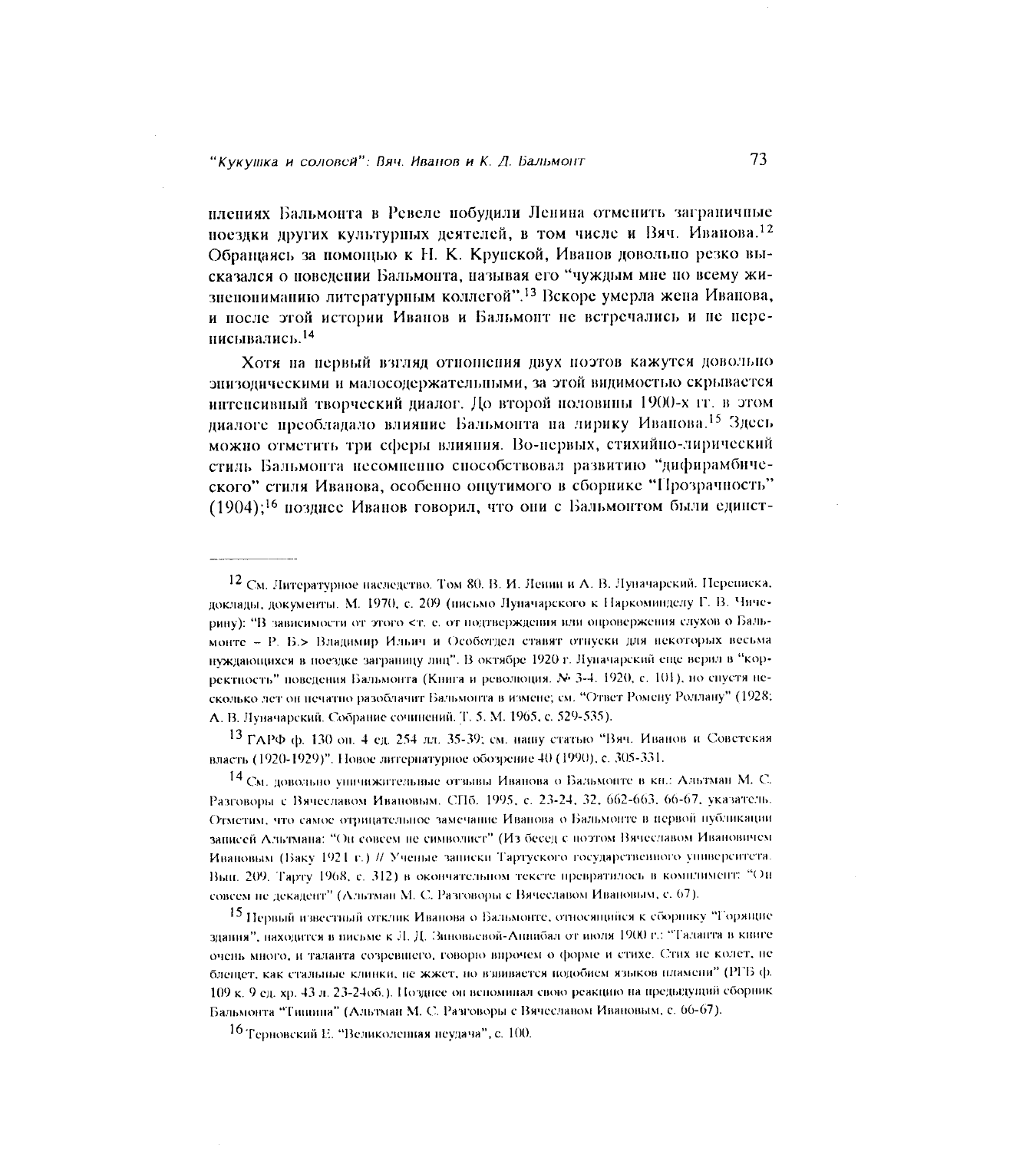венными "славословами" среди модернистов.<sup>17</sup> Хотя Иванов сам считал свой "Хор духов благословляющих" (СС 1 812-815) "откровением", к которому даже сами модернисты могли оказаться недостаточно подготовленными, <sup>18</sup> как раз такие стихи Иванова поражают своей близостью к бальмонтовской лирике (ср. "Гимн Огню" из "Будем как Солице"). Бальмонтовская струя в лирике Иванова достигла аногея в сборнике "Cor Ardens" (стихи 1904-1912 гг.), в котором характерная лля Бальмонта солнечная символика занимает особое место. Во-вторых, обнаруживается множество конкретных тем, выражений, и даже неологизмов, которые Иванов употребляет вслед за Бальмонтом, например санкритское изречение "Tat twam asi"<sup>19</sup> и такие "бальмонтизмы", как глагол "мятежиться".<sup>20</sup>

В-третьих, - что наиболее важно для нашей темы, - Бальмонт первым в русском модернизме начал строить свои лирические сборники. как цельные повествования. Здесь можно отметить "лирические поэмы" сборника "Типина", общую циклизацию по тематическим и стилистическим разделам, и тщательно продуманную организацию сборника как целого.<sup>21</sup> Все это становится характерным и для Иванова, который начиная с "Кормчих звезд" долго и мучительно работал над композицией своих сборников, превращая отдельные лирические стихи в "протопоэмы", преимущественно автобиографического характера.<sup>22</sup>

74

<sup>17</sup> Альтман М. С. Разговоры с Вячеславом Ивановым, с. 53.

<sup>18 &</sup>quot;Хор благословляющих духов" я отослал еще в день твоего отъезда Перцову. Я просто пробую почву — тверда ли она на "Новом Нути" для моих откровений (ИРЛИ ф. 94 № 76 л. 2, нисьмо Л. Д. Зиновьевой-Аннибал от 23 января /5 февреля 1903 г.).

<sup>19</sup> Впервые отмечено Г. Бонгард-Левином в кн.: Ашвагхоша. Жизнь Будды. Калидаса. Драмы // Перевод К. Бальмонта. М. 1990, с. 9.

<sup>20</sup> Как И. Ф. Анненский (Книги отражений, Л. 1979, с. 115) так и В. Ф. Марков (Markov Vladimir, Bal'mont: A Reappraisal // Slavic Review, Vol. 28, P. 255, note 67) считают глагод "мятежиться" неологизмом Бальмонта (из лирической ноэмы "Мертвые корабли", сб. "Тишина"), а оно заняло видное место в творчестве Иванова (см. СС П 109, 114, 239).

<sup>21</sup> Молчалова Н. А. "Горящие здания" в творческой эволюции К. Д. Бальмонта // Константин Бальмонт, Марина Цветаева и художественные искания XX века. Межвузовский сборник научных трудов. Вын. 2. Иваново 1996, с. 12-17; Markov Vladimir. "Bal'mont: A Reappraisal.", p. 227.

<sup>22</sup> См. Марков В. Ф. К вопросу о границах декаданса в русской поэзии (и о лирической поэме) // Свобода в поэзии. Статьи, эссе, разное. СПб. 1994, с. 47-58, особ. 50-53; ср. Долгонолов Л. К. Поэма Блока, с. 18; Терновский Е. "Великоленная неудача", с. 101.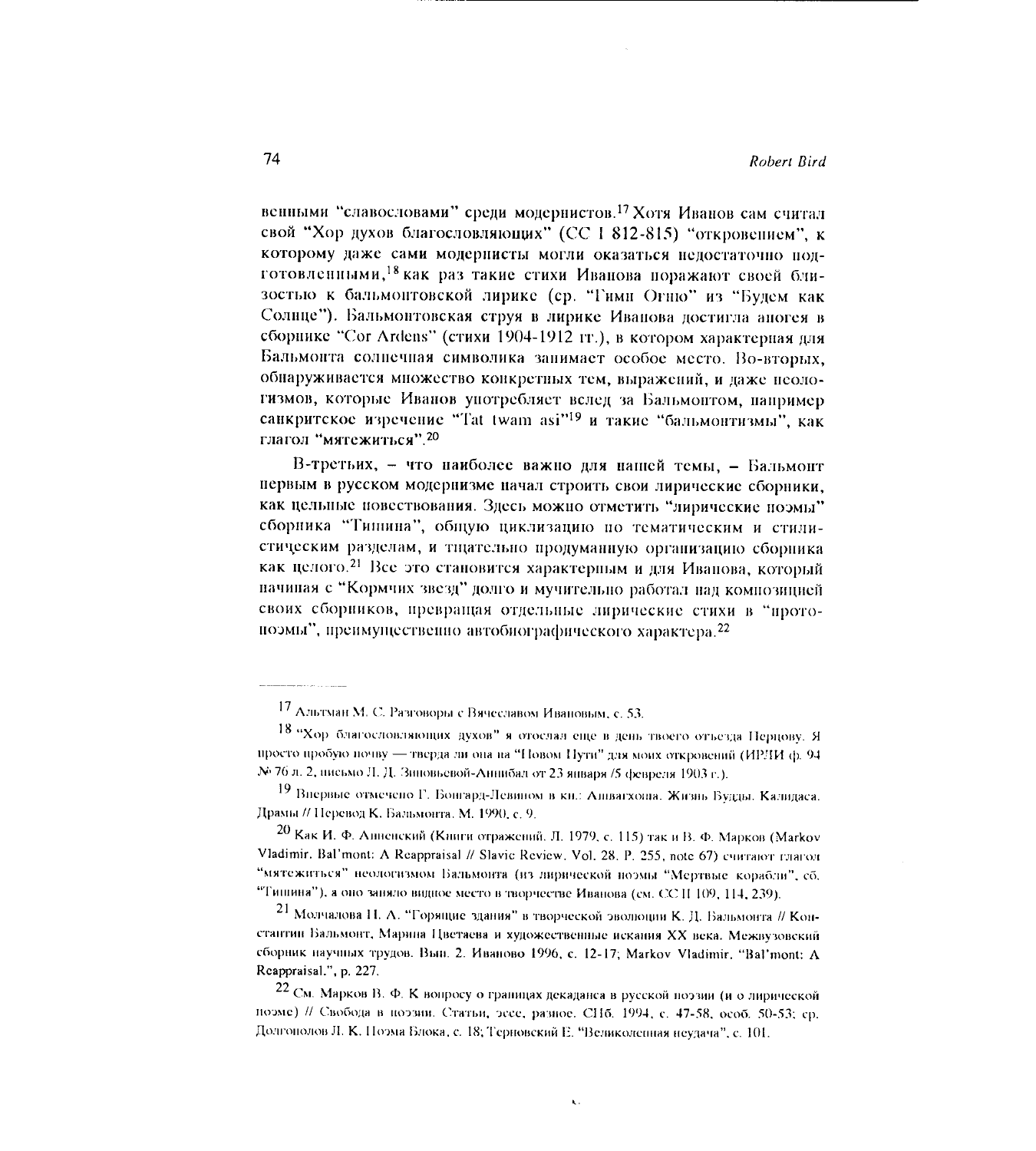Хотя бальмонтовские прищины циклизации и композиции сборника позволили Иванову ввести повествовательный элемент в свою лирику, этого скоро оказалось недостаточно, и со временем преобладание субъективно-лирического начала у Бальмонта становится предметом критики со стороны Иванова. В статье 1908 г. "Две стихии в современном символизме" Иванов противопоставляет "реализм", как "принцип ознаменовательный, принцип обретения и преображения вещи" -"идеализму", как "принципу созидательному, принципу изобретения и преобразования": "Там - стремление к объективной правде, здесь - к субъективной свободе" (СС П 546). Спачала Иванов настаивает на необходимости обоих принципов, но уже во второй половине статьи это взвешенное определение переходит в довольно-таки безжалостное нападение на "идеалистическое искусство", которое Иванов называет "парнасизмом", "декаденством", искусством "обособившегося, уединенного индивидуализма" (СС II 550, 551, 553). Через два года, в статье 1910 г. "Заветы символизма", Иванов определяет бальмонтовскую лирику, как первый этап развития символизма, давно превзойденный истинными символистами, которые шествуют вперед на пути к "большому стилю", для которого характерны "эпопея, трагедия, мистерия" (СС II 602), т. е. большие формы, способные претворить лирическую энергию в объективную сиду, оказывающую воздействие на историческую жизнь народа.

Но ивановское понятие "реалистического символизма" или "мистического реализма" вскоре оказалось столь же бессильным стать основой для объективного творчества, как и "идеалистический символизм". Здесь нужно остановиться на терминологической непоследовательности Иванова в "Двух стихиях в современном символизмы". Как было отмечено, в нервой половине статьи Иванов говорит о двух необходимых и взаимообуславливающих моментах в творчестве: ознаменательном и преобразовательном. Он нишет: "подражание <...> есть непременный ингредиент художественного творчества, основное влечение, которым человек пользуется <...> в целях ознаменования вещей, их простого выявления в форме и в звуке, или эмморфозы, - с одной стороны; в целях преобразовательного их изменения, или метаморфозы, - с другой" (СС II 540). Однако Иванов тут же забывает о необходимости преобразовательного действия художника; вместо "преобразования" идеалом становится "преображение", т. е. некое чудесное, не от художника зависящее действие, отрицательное "выявление сверхириродной реальности и высвобождение истинной красоты из-под грубых покровов вещества" (СС П 557). Для Иванова в 1908-1911 гг. искусство предполагает или пассивность художника перед высшей реальностью ("подвиг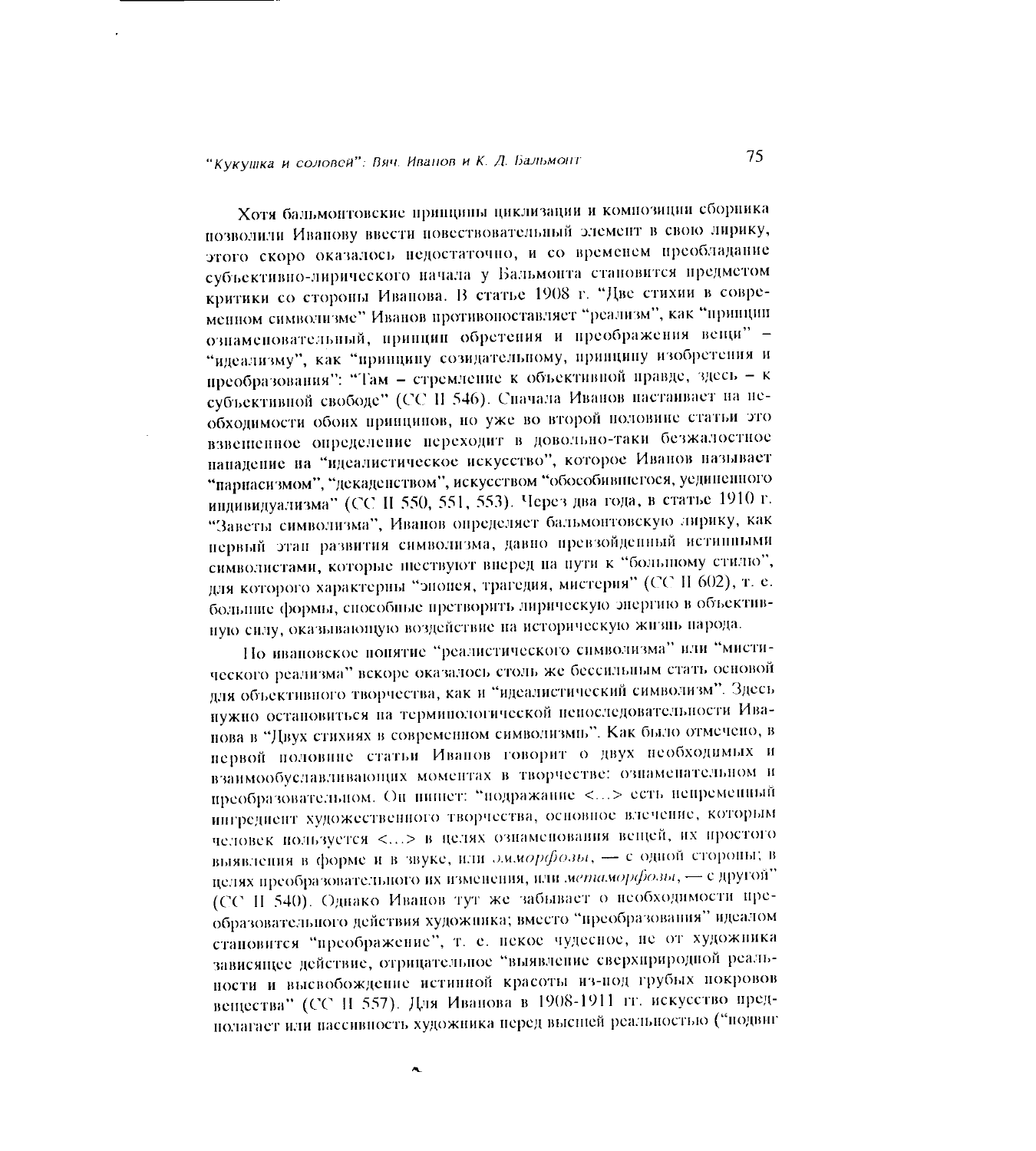послушания", СС II 602) или же некое магическое управление реальностью ("теургия"), но никак не жизнь в мире действительности. Иными словами, оптологический статус художественного символа заслоняет его функциональную роль по отношению к человеку, а искусство замыкается в самодовлеющий мир творчества. При такой эстетической установке творчество "реалиста" Иванова оставалось столь же замкнутым в себе, столь же лирическим, как и творчество таких "идеалистов", как Бальмонт.

Попытки Иванова выйти за пределы лирики и создать произведения, способные войти в жизнь своего народа и своего времени, долго не приводили к желаемому результату. Здесь можно отметить не только неуснех ивановских трагедий (которые по сути дела остаются романтическими поэмами о самом поэте) и отрицательное отношение многих современников к нышной композиции сборников, но и события более личного характера, напоминающие, что мир еще не преображен в соответствии с высшими реальностями. Кажется возможным утверждать, что смерть Лидии Дмитриевны Зиповьевой-Аннибал в октябре 1907 г. и кризис символизма в 1910 г. сливаются для Иванова с лирической "обреченностью" в единый образ бессилия его искусства и воззрений.

Одновременный поворот в жизни, поэзии и мысли Иванова произошел под эгидой единого события - рождения сына Димитрия, т. е. возниковения повой человеческой жизни. С точки зрения биографии Иванова это - "перевоилощение" Лидии Дмитриевны в свою дочь и рождение сына из союза Иванова с "ее дочерью" (СС І 132-8). С точки зрения поэзии Иванова это - возниковение нового сборника лирики в обновленном и прекрасно-ясном стиле<sup>23</sup> и создание первой главы автобиографической поэмы "Жизнь" (позднее переименована в "Младенчество"), в которой Иванов рассматривает потерю детского рая и нерспективу его восстановить путем творчества, основанного на родовой памяти.<sup>24</sup> В теоретической мысли Иванова это - стремление применить

<sup>23</sup> Ср. Гумилев Н. С. Собрание сочинений. М. 1991. Т. 4, с. 314-315; Городецкий С. М. «Новые издания "Ор"» // Речь № 121. 6 мая 1913, с. 4; Кузмин М. Алкей и Сафо. Песни и лирические отрывки в переводе размерами подлинника Вячеслава Иванова // Петроградские вечера. 3. СПб. 1913, с. 235.

<sup>24</sup> См. Терновский Е. "Великолеппая пеудача", с. 174-175; Архангельский А. "Младенчество" Вячеслава Иванова и философия детства у Бориса Настернака // Cahiers du monde russe XXV (1995), pp. 285-294; Ueland Carol. Viacheslav Ivanov's Pushkin: Thematic and Prosodic Echoes of "Evgenii Onegin" in "Mladenchestvo" // Cultural Mythologies of Russian Modernism: From the Golden Age to the Silver Age. Eds. Boris Gasparov, Robert P. Hughes, and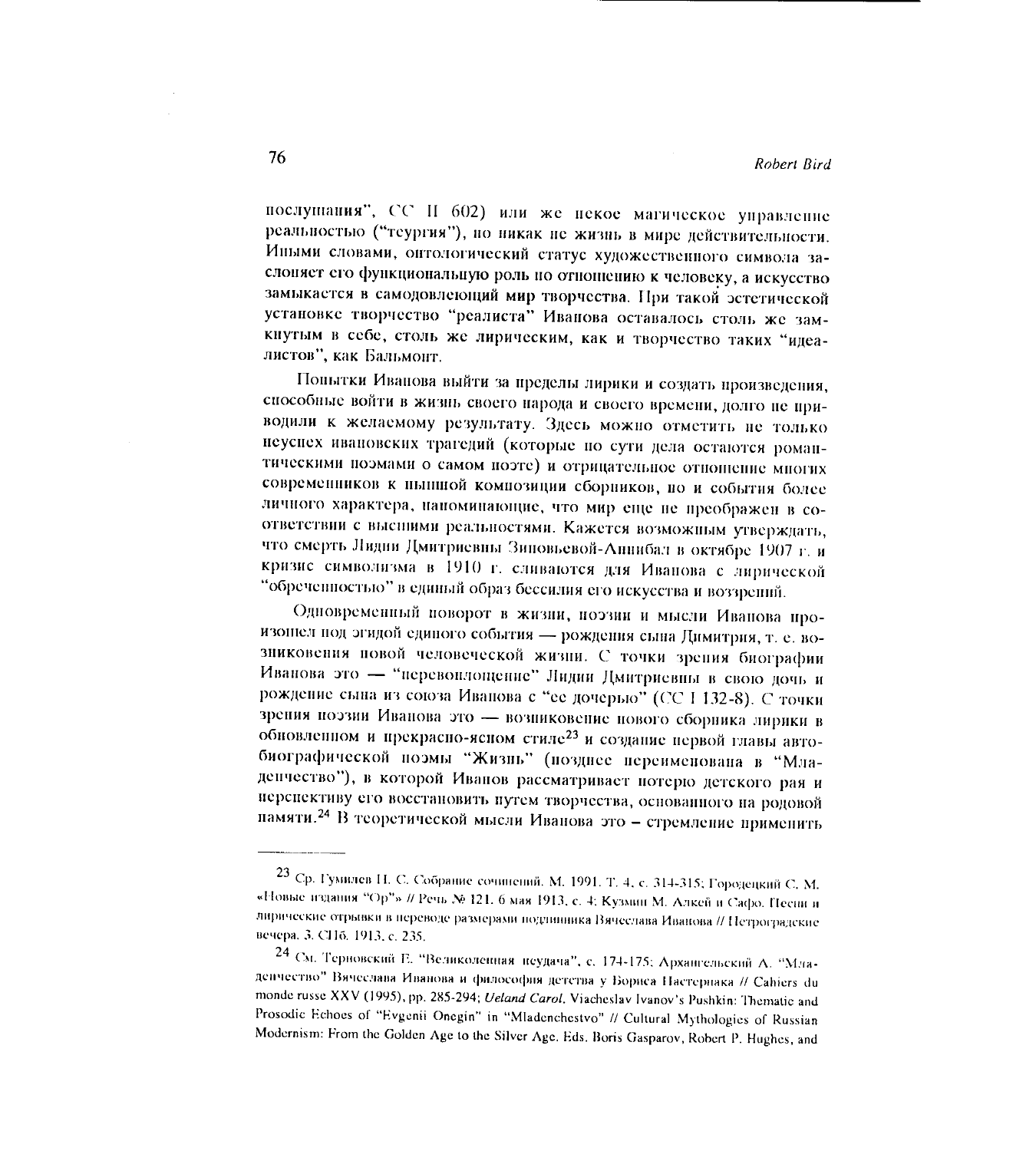свои эстетические построения к правственной личности человека, увидеть в искусстве силу, образующую и поддерживающую новую человеческую жизнь. В целом, этот поворот в творчестве Иванова к человеческой действительности ознаменован образом "нежной тайны".

"Нежная тайна" — не только руководящий мотив в лирике Иванова 1910-х гг., но и ключ к пониманию поэмы "Младенчество" и позднейшей эстетики Иванова. Иванов достигает "энической ясности" и даже полуэнических форм не в прямом обращении к историко-общественной тематике, а в осознании самоценности каждой отдельной человеческой жизни, а не только человека-теурга, в осознании той истины, что человек не есть символ некой высшей реальности, подобно розе, а сам является целью вселеной. Этот антроноцентризм нозволяет Иванову найти надежную опору в своих художественных и теоретических разработках духовного творчества.

Мотив рождения новой человеческой жизни тесно переилетен с повыми понятиями, которые Иванов вводит в свои эстетические построения в начале 1910-х гг. "Внутренний канон" - врожденная способность художника вместить личные переживания и откровения в общечеловеческие формы. "Лицо" - это нравственный рост художника, определяющий диапазон его творческого потенциала.<sup>25</sup> Наконец, в статье "О границах искусства" Иванов различает художника от человека в художнике: если первый должен уметь низойти к людям и превратить вдохновение в сообщение, то второй должен сам учиться у этих сообщений свыше, дабы в будущем он мог восходить все выше и выше (СС II 629-632). Иначе говоря, эстетика Иванова приобретает персоналистский и экзистенциальный оттенок, усматривает смысл искусства не только в ознаменовании высних реальностей, но и в том, чтобы оно учило людей преобразовать свою действительность с соответствии с этим откровением.

Поворот в творчестве Иванова позволил ему по-повому оценить вклад "идеалистических" символистов в литературу. Как раз в 1912 г. Иванов нишет стихотворение, представляющее собой косвенную полемику с Бальмонтом, но и признание его влияния на лирику Иванова:

Irina Paperno. California Slavic Studies 15. Berkeley, Los Angeles, Oxford 1992, pp. 337-355. Рукопись поэмы Иванова, озаглавленная "Жизнь. Глава а <славянское число "1"--Р.Б.>» находится в: РНВ ф. 304 № 4.

<sup>25</sup> См. статьи "Мысли о символизме" (СС II 605-612) и "Манера, лицо, стиль" (СС II  $616 - 626$ ).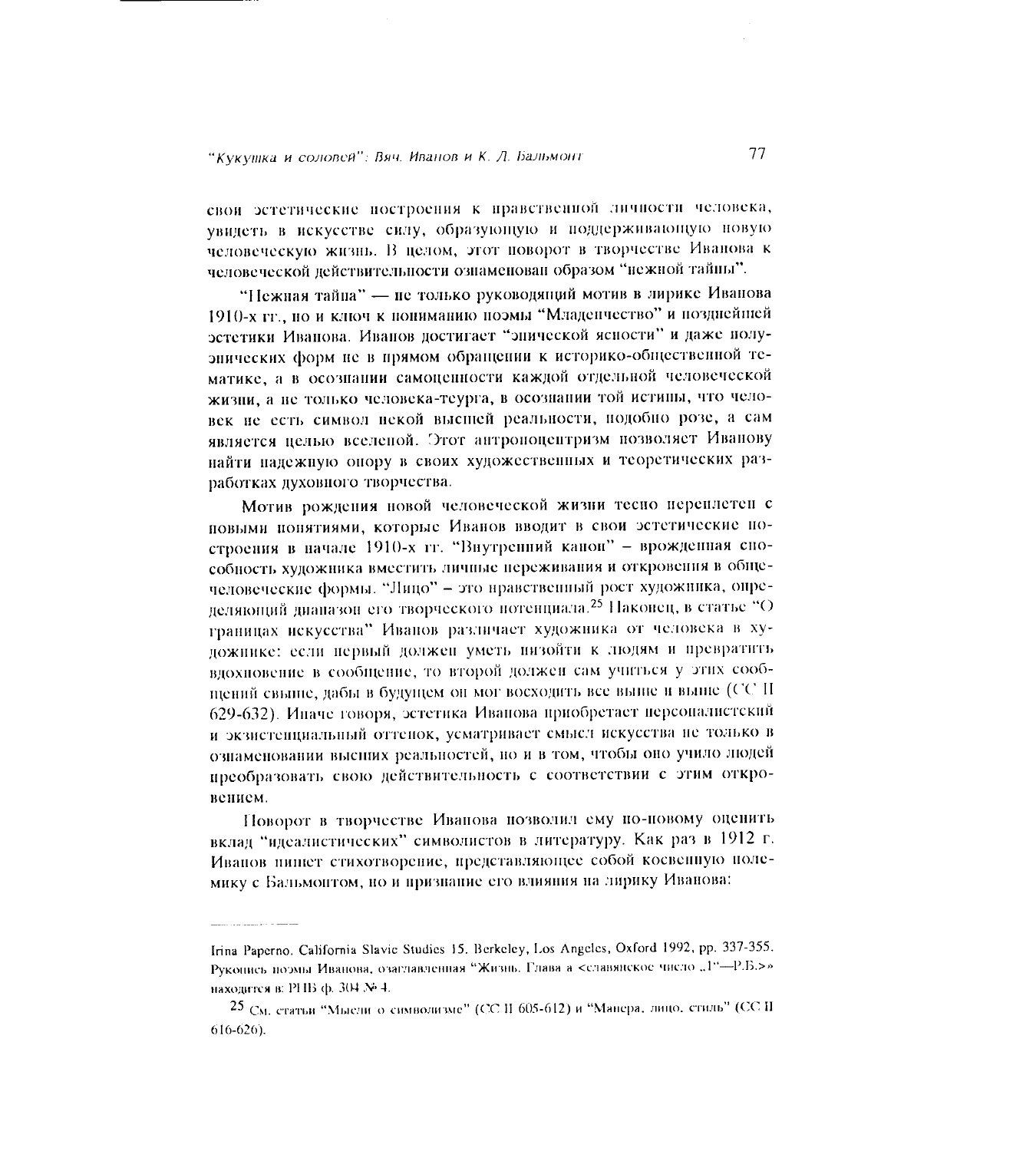Уста зари

Как уста, заря багряная горит: Тайна нежная безмолвьем говорит. Слышиць слова золотого вещий мел? Солнце в огненном безмолвии встает!

Дан устам твоим зари румяный цвет. Чтоб уста твои родили слово - свет. Их завесой заревою затвори: Только золотом и медом говори. (СС III 37)

По ритмическому строю, рифмовке и лексике стихотворение "Уста зари" отсылает читателя к второй части диптиха Бальмонта 1901 г. "Голос заката", включенного в сборник "Будем как Солнце":

Вот и солнце, удаляясь на покой, Опускается за сонною рекой. И последний блеск по воздуху разлит, Золотой пожар за липами горит.

А развесистые липы, все в цвету, Затаили многоцветную мечту. Льют пленительно медвяный аромат, Этой пряностью приветствуют закат.

Золотой пожар за ткапями ветвей Изменяется в парядности своей. Он горит, как пламя новых нышных чар, Лиловато-желто-розовый пожар.<sup>26</sup>

Сравнивая оба текста, можно усмотреть тематический контраст, который раскрывает полемику Иванова с Бальмонтом. Если у Бальмонта "лины" липпь "приветствуют" солнце своим "медвяным ароматом", а поэт ожидает "новых ныншых чар", то у Иванова лирический голос призывает читателя усвоить свет, чтобы он мог породить "слово-свет". Если у Бальмонта липы "затаили многоцветную мечту", то у Иванова заря сама представляет собой "тайну", которая говорит молчанием, и онять лирический голос обращается с призывом присвоить "завесу заревую",

78

<sup>26</sup> Бальмонт К. Д. Стихотворения, с. 295-296.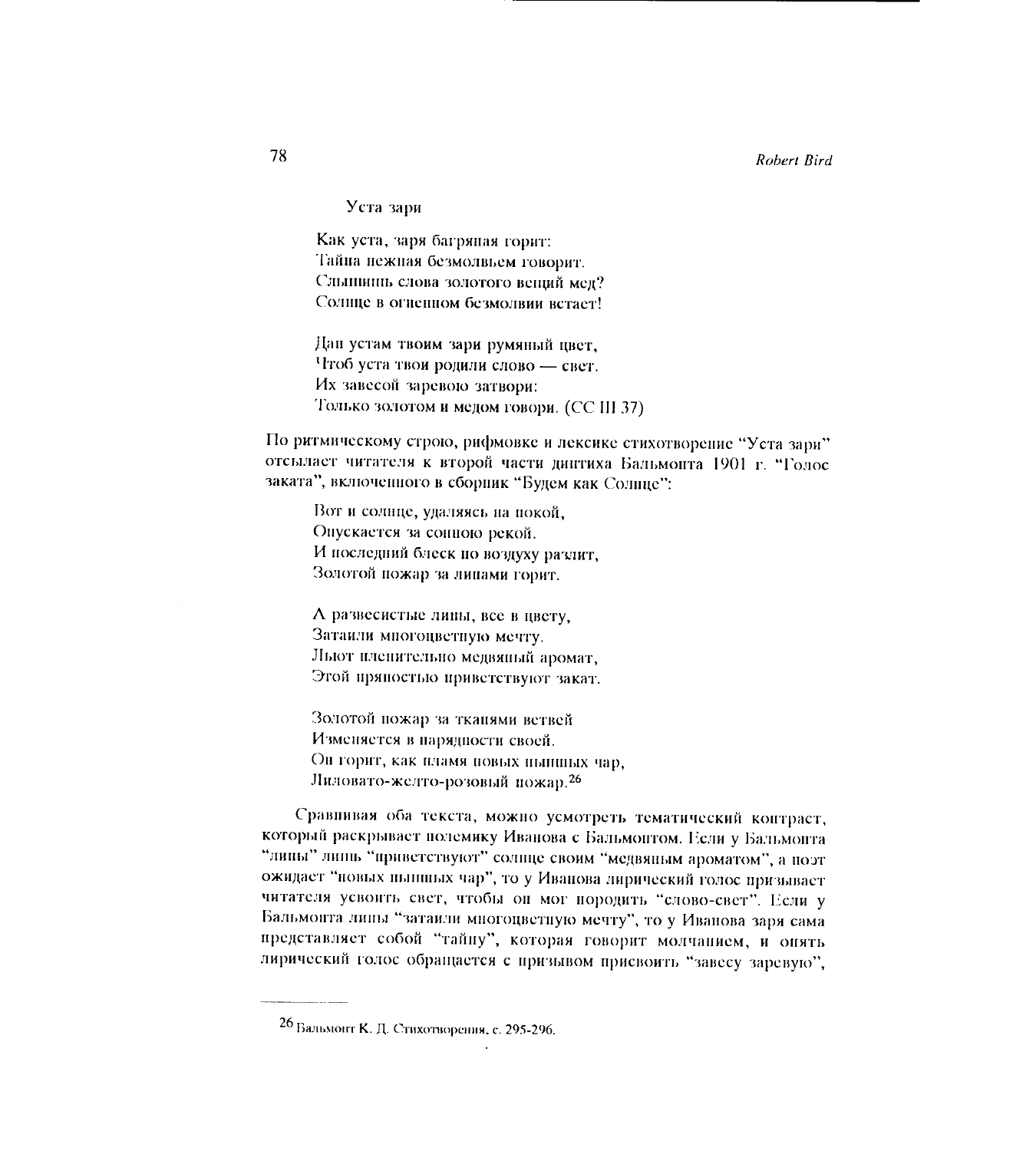чтобы тайна стала явной посредством ее выражения человеком. Быть может то, что Иванов употребляет одно из любимых слов Бальмонта для определения тайны ("нежный"), является дополнительным указанием на литературно-полемический характер стихотворения.

Неслучайно, что в 1912 г. Иванов внервые обращается непосредственно к Бальмонту и в своих теоретических статьях, в которых очень ярко отражается антропологический поворот в его эстетике после 1911 г. Пожалуй, именно в статьях о Бальмонте Иванов дает наиболее полное практическое применение идей, изложенных в таких статьях, как "Мысли о символизме" (1912), "Манера, лицо, стиль" (1913) и "О границах искусства" (1913-1914).<sup>27</sup>

В статье "О лиризме Бальмонта" Иванов рассматривает отношения между поэтом и человеком в Бальмонте. Он заявляет, что Бальмонт прирожденный и даже "обреченный" лирик, который все, до чего только коснется, превращает в лирическую исповедь о себе: "Так приходят обреченные лирики в мир, чтоб "видеть солнце", и не имеют нужды заботиться о том, таким ли видят то же солнце другие, пришедние в мир, чтобы под солнцем жить. Непонятную миссию исполняют они и страниный подвиг".<sup>28</sup> Бальмонт подобен Иксиону, поскольку он раснят на вертящемся колесе исскончаемых лирических утверждений и неспособен достичь равновесия и покоя. Попытки Бальмонта закрепить свои воззрения в устойчивых теоретических формулах или энических формах обречены на неудачу, так как "бескопечная отчужденность отделяет невца хвалений от хвалимого им мира", его сознание "разноприродно" с миром людей.<sup>29</sup> "Второе воплощение в мир, которое мы называем художественным творчеством" (т. е. нисхождение), является ужасным страданием для Бальмонта. Но как поэт, во всех своих утверждениях раздельного бытия он укоренен в "нераздельной связи с божественным

<sup>27</sup> Ср. также статью Иванова "Ю. К. Балтрушайтис как лирический поэт" (Русская литература XX века (1890-1910). Под ред. С. А. Венгерова. Кн. VI. М. 1915, с. 301-311), где Иванов связывает развитие Балтрушайтиса как поэта с развитием его личности.

<sup>28</sup> Аноллон № 3-4, 1912, с. 37; статья перенечатана в кн.: Заниски Неофилологического общества при Императорском С.-Петербургском Университете. Вып. VII. СПб. 1914, с. 45-54. Готовя второе издание сборника "Звенья. Избранные стихи" в апреле 1920 г., Бальмонт писал издателю З. И. Гржебину: "В смысле вводных статей, я не знаю инчего лучшего, нежели очерки Вячеслава Иванова и Ф. Д. Батюшкова" (ИРЛИ ф. 654 оп. III № 74 л. 2). См. eme: Ivanov Vyacheslav, Literary Chronicle // Russian Review, Nº 2, 1912, pp. 145-146.

<sup>29</sup> Там жетс. 38.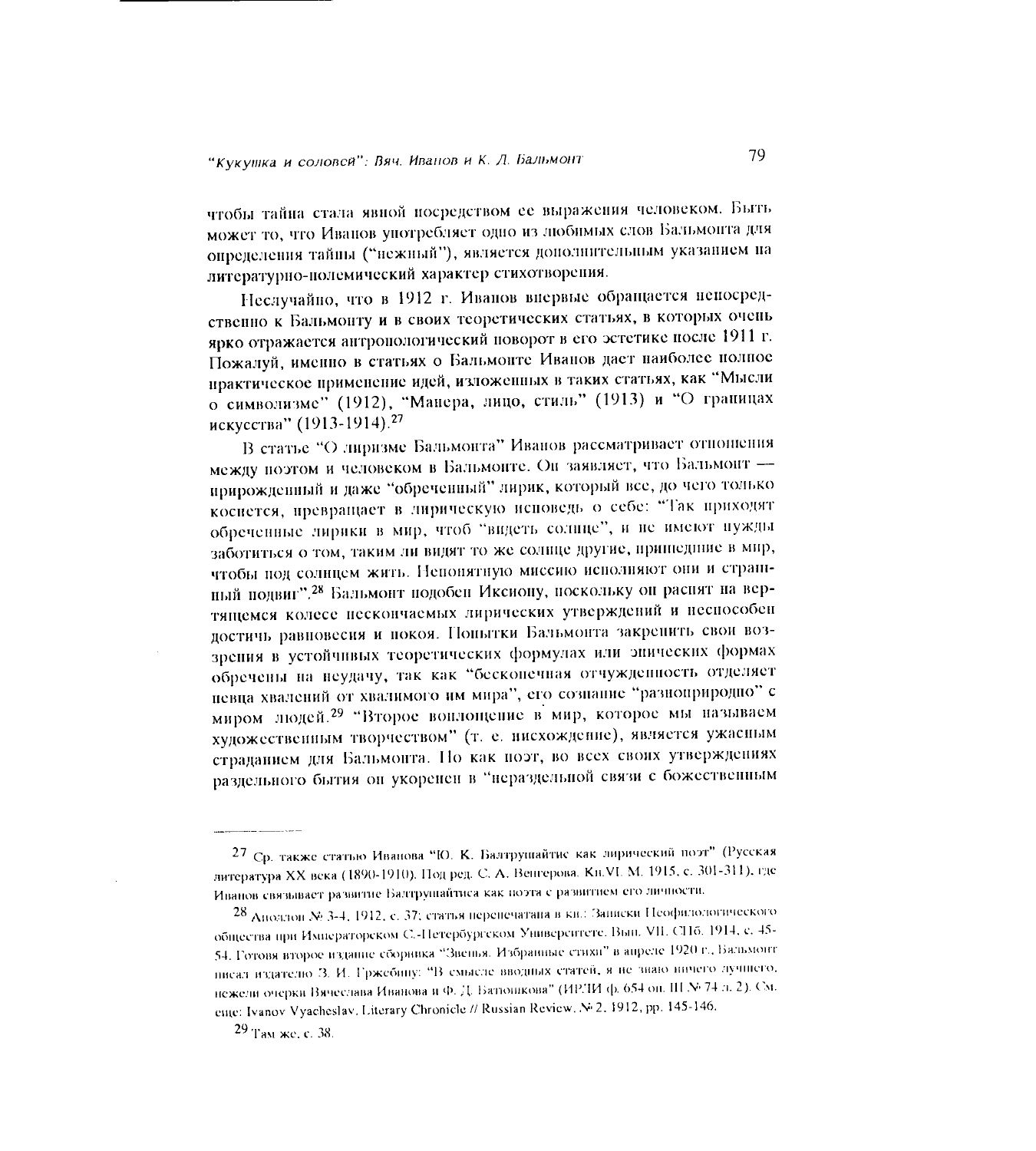всеединством, нсалмоневцем которого <...> неизменно и верно был он".<sup>30</sup> Итак Бальмонт, если и препебрегает своей человеческой ипостасью ради поэтического творчества, то только из готовности жертвовать собой ради утверждения единства всего существующего.

В другой статье о Бальмонте Иванов объясняет, как сугубо субъективная поэзия Бальмонта приобретает объективную ценность, иными словами, как его личный подвиг приводит к произведениям, несущим смысл для слушателей.<sup>31</sup> В своей лирике Бальмонт стремится "облюбовать и восславить каждое движение живой жизни, каждое биение вольного, гордого, стремительного, пламенеющего сердца, каждую мимолетную радугу в мировом водопаде явлений, неотвратно текущих в океан божественной любви".<sup>32</sup> Так как Бальмонт укоренен в божественном всеединстве и божественной любви, его лирические излияния имеют не только субъективное, но и объективное значение: "будучи далек от непризнания каких-либо ценностей, <Бальмонт> полагал всю свою лирическую душу на то, чтобы все кажущееся нам не ценным, явить в великолении цепности непреходящей". Бальмонт припосит себя в жертву тому пепреходящему, что обнаруживает в мире: "Эстет по Эникуру становится эротиком по Платону; иллюзионист - реалистом, потому что любовь устремляется только к реальному". "Солнечная энергия" Бальмонта - любовь к любви, и как таковая, она не может не устремляться в мир людей.

Однако, страдальное нисхождение поэта с высот вдохновения не есть "трагедия творчества", обусловенная "роковой невозможностью для творческого духа найти в творении адэкватное выражение драгоценнейшему составу неизрекаемого внутреннего опыта". Талант Бальмонта, его связь с "таниственным законом органически-образующей силы", претворяет внутренний опыт в ознаменовательную поэзию. Ссылаясь на понятие "впутреннего канона", Иванов говорит о "живом вселенском древе - Игдразиле, которое проросло сквозь сердце поэта и шелестело своей мелодической листвой в его песнях". Игдразиль - универсальная норма, укорененная в народном сознании (ср. СС II 623). То, чему всякий

À

 $30$  Там же, с. 41.

<sup>31</sup> Иванов собирался объединить обе статьи о Бальмонте для напечатания в составе сборника "Борозды и межи" (ИРЛИ ф. 607 № 203 л.122). Статья "К. Д. Бальмонт" из газеты "Речь" должна была стоять на первом месте с подзаголовком "Бальмонт и Общество" (РНБ ф. 304 № 18).

<sup>32</sup> К. Д. Бальмонт // Речь № 69, 11 марта 1912 г., с. 2.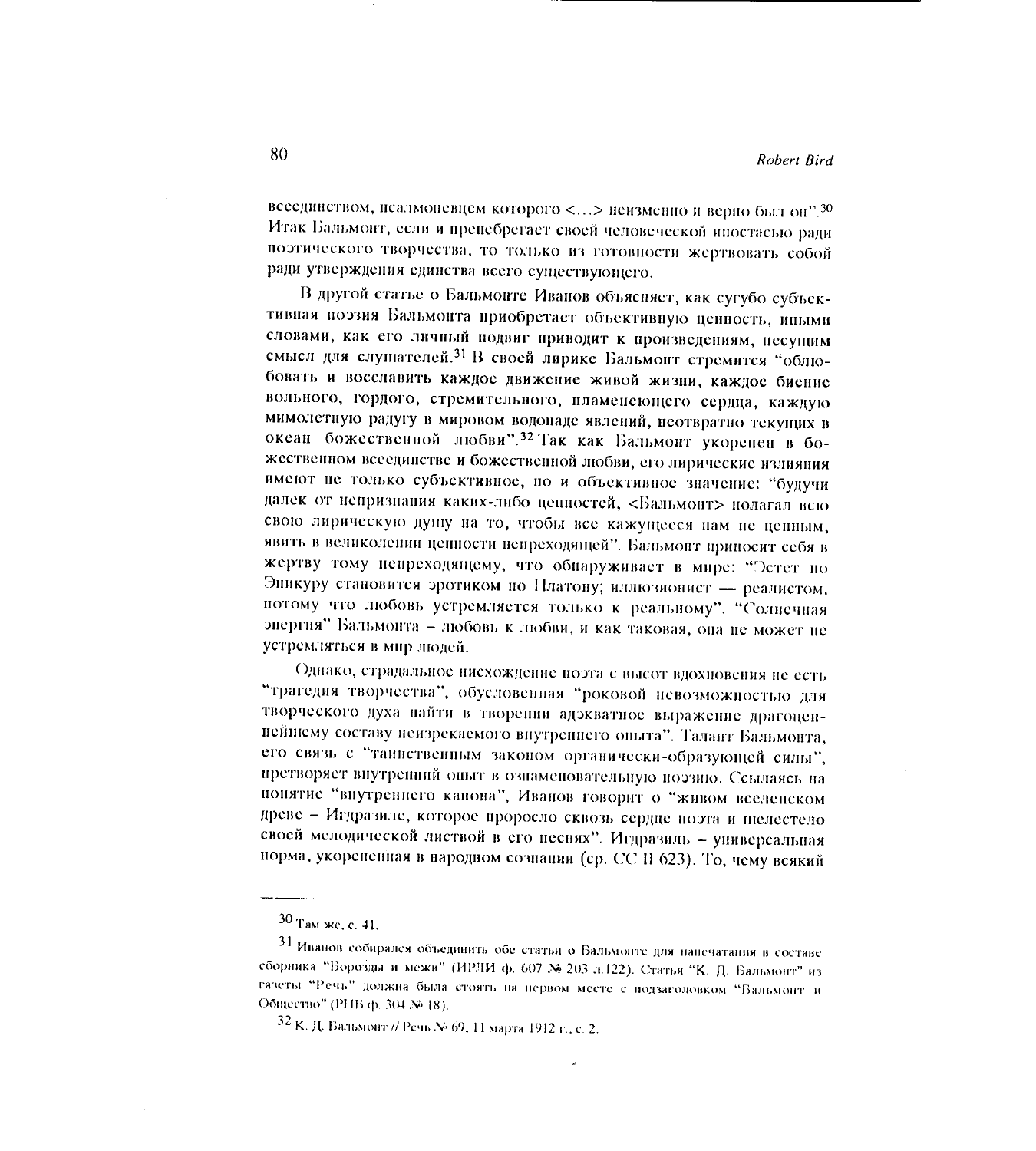может научиться у Бальмонта, показывает сам поэт, который "несомненно <...> учился у собственных слов".

Это последнее утверждение - ключевое для понимания места Бальмонта в эстетике Иванова 1910-х гг., оно показывает, что Иванов создает более умеренную концепцию взаимодействия ознаменательного и преобразовательного начал в искусстве. Если поэт липь знаменует, то человек должен действовать по почину этого откровения. Так, искусство приобретает правственно-образовательную функцию, а в восприятии искусства преобладает экзистенциальное начало, т. е. становится средством, с помощью которого человек понимает свое место и свои задачи в мире.

Обращение Иванова к Бальмонту в 1912-1913 гг. не прошло незамеченным Бальмонтом, который в последующие годы следует за Ивановым в попытке расширить свои художественные горизонты и создать более объективные формы для своего лирического видения мира. Вопервых, Бальмонт все больше обращается к жестким лирическим формам, как соцет. По справедливому замечанию В. Ф. Маркова, "даже "вольная птица" <...> пуждается в почве под погами, <...> и может быть поэтому Бальмонт обращается к сонету с удвоенным вниманием".<sup>33</sup> Вовторых, начиная с 1915 г., Бальмонт создает шесть венков сопетов жанр, который Иванов впервые ввел в русский поэтический обиход, и который выполнял в его творчестве роль полу-повествовательной, полулирической поэмы. Даже в названиях некоторых венков сонетов Бальмонта слышится отголосок поэтики Иванова: "Адам" (с посвящеписм Иванову, 1915), "Он и она" (1915), "Змей" (1920), "Перстень" (панечатан в 1920), "Золотой Обруч" (1923), "Основа" (1924).<sup>34</sup>

Наиболее интересным примером влияния Иванова на Бальмонта являются многочисленные параллели между "Младенчеством" Иванова и романом Бальмонта "Под новым серпом". Роман Бальмонта может рассматриваться как поздняя реплика в внутри-символистской полемике,

33 Markov Vladimir. Bal'mont: A Reappraisal, p. 246.

34.9 июня 1916 г. Бальмонт послал Иванову свой второй венок сонетов (по-видимому, "Перстень") для передачи в "Русскую мысль" (ИРЛИ ф. 264 № 324), однако Иванов выполнил это поручение лишь в феврале 1917 г. (висьмо к С. Л. Франку от 15 февраля: ИРЛИ ф. 264 № 143). В 1917 г. в "Русской мысли" не ноявлялось венка сонетов Бальмонта. Ср. Котрелев Н. В. Вяч. Иванов - член Общества любителей российской словесности, с. 332. О жанре венка сонетов см.: Тюкин В. П. Венок сонетов в русской поэзии 1909-1960: материалы к библиографии // Russica Romana v. I (1995), pp. 209-217. Шишкин А. Б. Русский венок сонетов: истоки, форма, смысл // Russica Romana v. II (1995), pp. 185-207.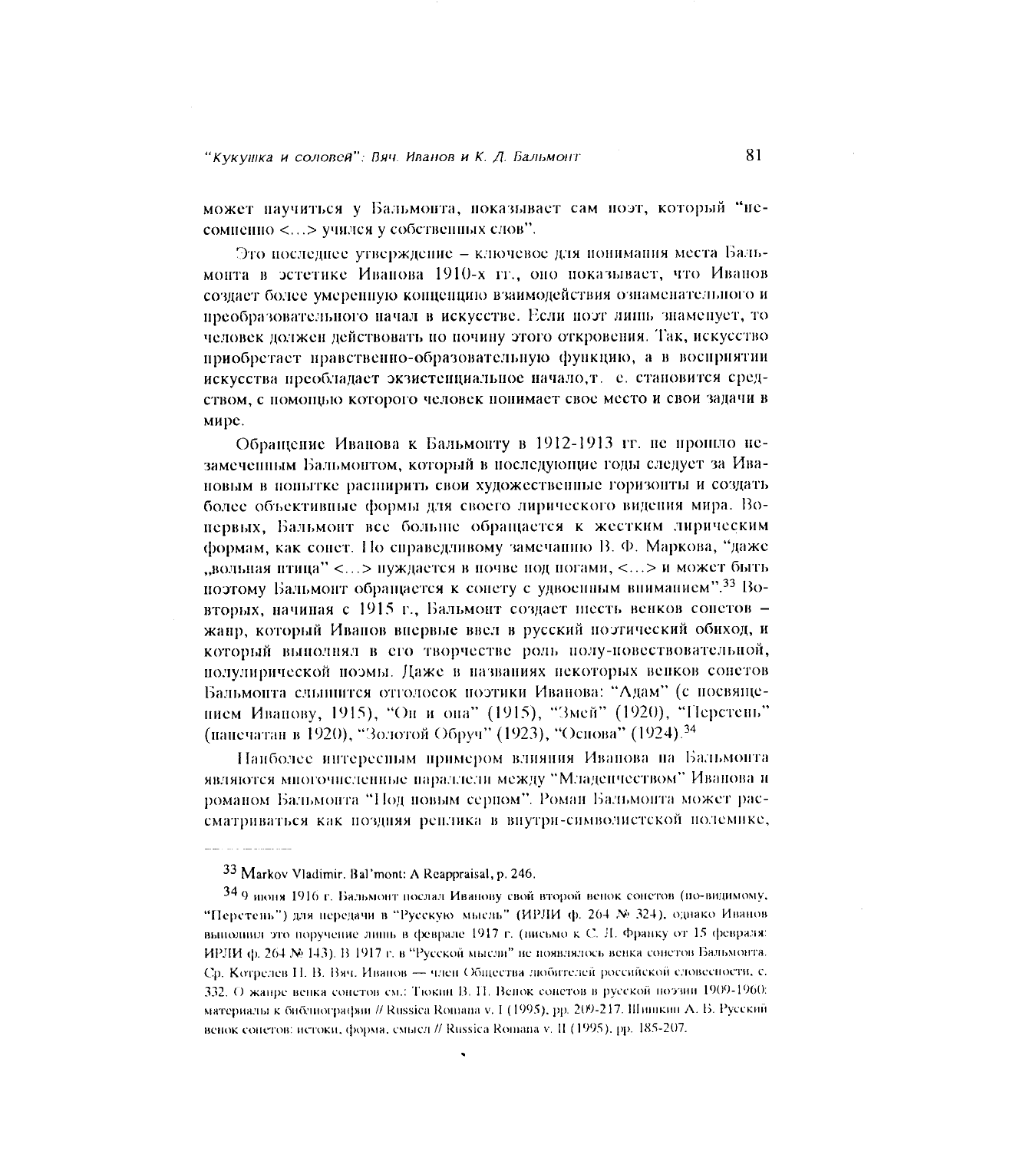охватывающей "Младенчество" Иванова, "Возмездие" Блока и "Первое свидание" Белого. (Роман Бальмонта имеет много общего и с романом Бунина "Жизнь Арсеньева", который тоже можно считать репликой в модернистской полемике о роли преемственности и наследственности в творчестве.) В этой полемике Бальмонт целиком на стороне Иванова: образ матери, видение детства как рая на земле, значение св. Георгия и поэтическое избранничество героя - вот неполный список главных параллелей в сюжетах двух произведений.

Сходство двух произведений становится особенно разительным, если учесть обстоятельства, при которых Бальмонт писал "Под новым серном". В 1921-1923 Бальмонт переживал сильное увлечение кн. Дагмар Шаховской, образ которой в его воображении слился с образом матери. Видимо, Бальмонт задумал героя романа, Георгия ("Жоржика"), как автопортрет в детстве: "Я не могу изъяснить тебе, Дагмар, почему в тебе много именно Твоего, но в то же время того иного, очарования, которое в некоторые минуты моей душевной обостренности, в минуты внутреннего зрения - о, какого радостного! - сливает в моем сердце Твой образ с моим далеким детством, с ликом моей любимой зеленой глупи, где юная, когда-то охотилась, с монм отцом - и еще с кем-то - моя своевольная прелестная мать".<sup>35</sup> 27-го декабря 1927 г., уже после окончания работы Бальмонта над романом, Дагмар Шаховская родила сына, которому Бальмонт дал имя Георгий. Для Бальмонта рождение сына символизировало как его собственное второе рождение, так и повую веру в человека вообще.

Пеудивительно, что в романе неоднократно вспоминается образ "нежной тайны": "малое существо нежилось в своей тайности, и незримыми, но сильными тончайнними потоками солнечная кровь играла и творила новый колос грядущей жатвы, новую плоть лушного и солнечного тела, новожданную человеческую душу".<sup>36</sup> Образ появляется в

<sup>35</sup> Beinecke Rare Book and Manuscript Library, Yale University, Gen MSS 315. CM. частичные публикации: Письма Д. Шаховской (май 1921-декабрь 1924) // Публ. Ж. Шерона. Новый журнал № 176 (1989), с. 123-126; Rannit Aleksis, Konstantin Bal'mont and His Letters to Dagmar Shakhovskaia // Yale University Library Gazette. Vol. 51 no. 2, pp. 86-97. CM. фотографию Жоржика с сестрой Светланой в архиве А. И. Куприна (ИРЛИ ф. 242 оп. 3 № 27) и воспоминания Светланы Константиновны Бальмонт в архиве Алексиса Раннита (Beinecke Rare Book and Manuscript Library, Yale University).

<sup>36</sup> Бальмонт К. Д. Под новым серцом. Берлин 1923, с. 85; ср. 84. Ср. высказывание Ивнаова: "Мир - это Нежная Тайна. Разве не нежны солнечные лучи? Разве природа не нежна? Разве не нежно покоится зародыш в чреве матери"; Миллиор Е. А. Беседы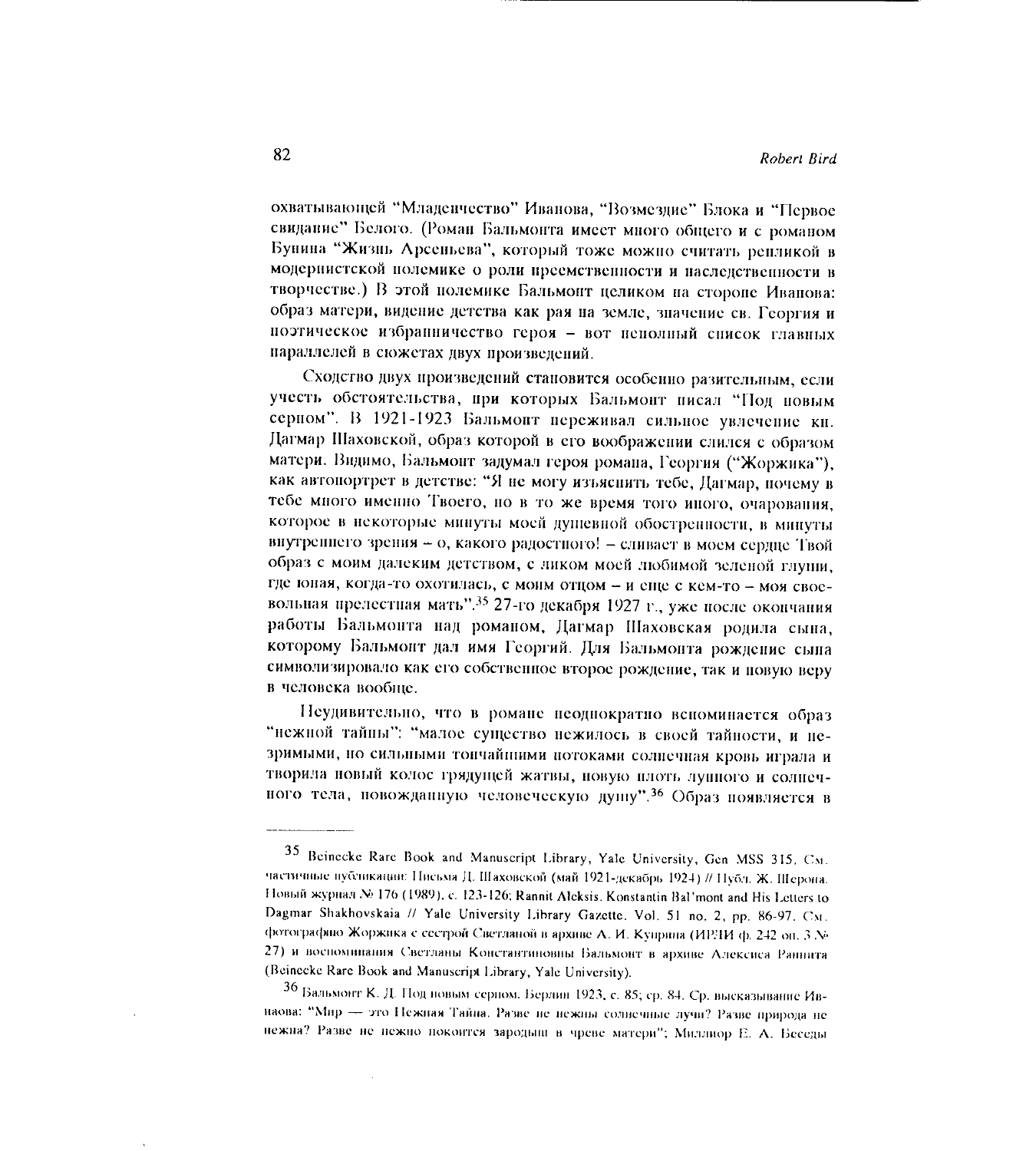творчестве Бальмонта и позннее, например в обращенном к дочери Нине стихотворении "Нежная тайна" из сборника "В раздвинутой дали"  $(1929).<sup>37</sup>$ 

Образ "нежной тайны" у Бальмонта является своего рода условным знаком, что в своих попытках создать сложные повествовательные формы, способные пести правственно-образовательную силу, он опирается на опыт Вяч. Иванова. При этом Бальмонт показывает, что понимает комплексиую связь "нежной тайны" с целым рядом тем и концепций в творчестве Иванова. Не вынося преждевременных и субъективных суждений об успехе Иванова и Бальмонта в их попытках вернуться из мира литературных грез в мир действительных людей, можно с уверенностью сказать, что они осознавали ущербность чистолирической жизненной установки, что их объединяло стремление не только "ознаменовать" откровения, но преобразовать и слушателей и себя в соответствии с тем, что им открылось в творческом процессе.

философские и не философские // Вестник Удмуртского университета. Специальный выпуск (1995), с. 15. Другие упоминания нежной тайны (там же, с. 58, 277) представляются лищенными особенного значения. Образ "нежная тайна" также появляется в стихотворении В. И. Кривича-Анненского "В сиреневый час" ("Солнце России" № 48 1913; стихотворение положено на музыку А. Вертинским: см. Тименчик Р. Д. Кривич, Валентин Иннокентиевич // Русские писатели. 1800-1917. Биографический словарь. Том 3. М. 1994, с. 155), и обыгрывается в стихотворении Веры Меркурьевой "Ночная тайна" (Весенний салон поэтов. М. 1918, c. 128-129).

 $37$  См. еще одну позднюю нараллель в стихотворении Бальмонта "Русский язык" (1923) и сонете Иванова "Язык" (СС III 567; о сложной истории текста см. СС III 846; Иванов В. И. Стихотворения, поэмы, трагедии. Т. 2, с. 259-260, 347). Оба текста соединяют общая лексика и пушкинская тематика.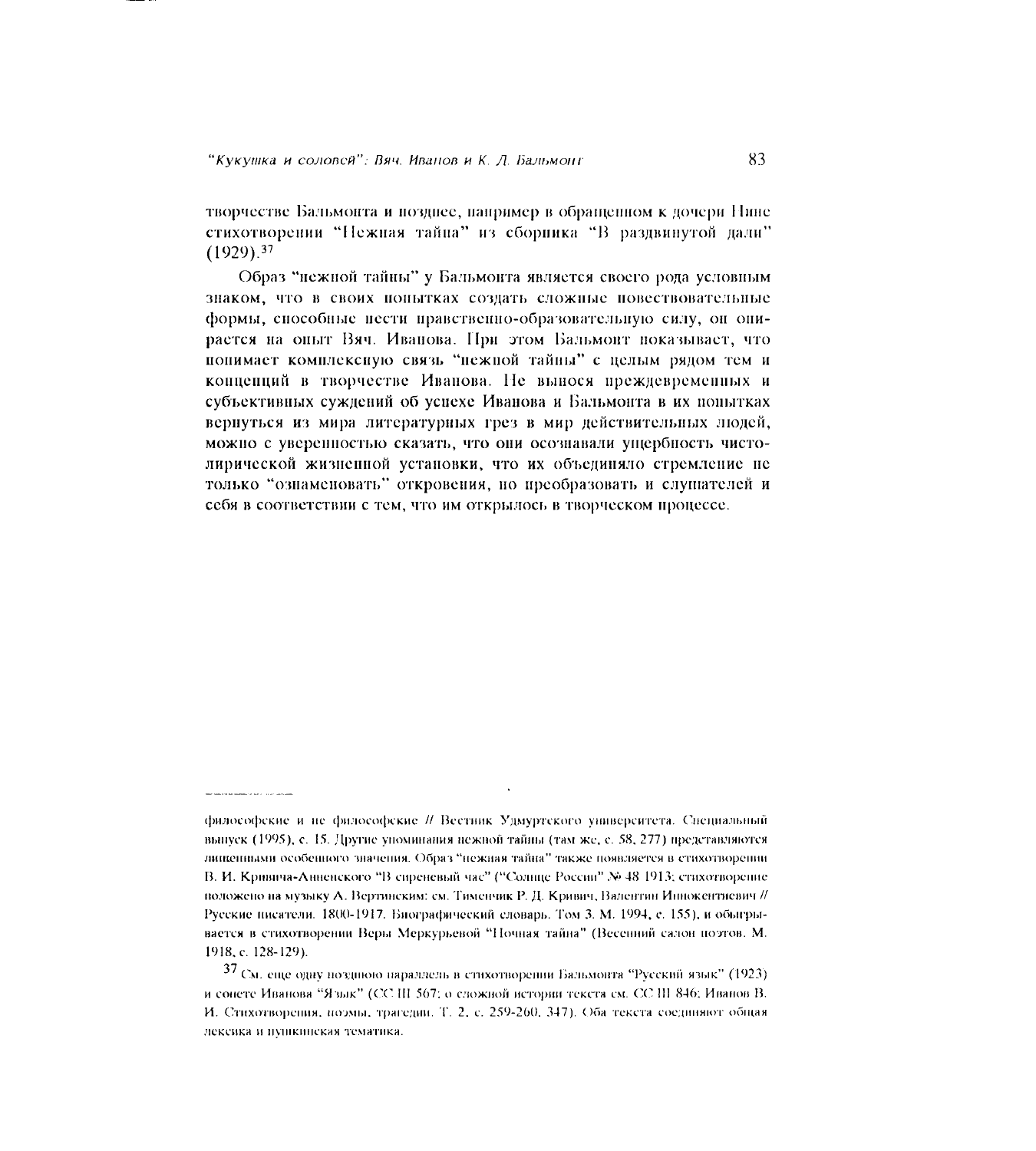## **ПРИЛОЖЕНИЕ**

Шуточные стихи К. Д. Бальмонта, обращенные к В. И. Иванову<sup>38</sup>

Вячеславу

Хотя мой друг Китайский, Ча-Ю, Сказал: "Доверься невзначаю", -Стакан на скатерть рушив чаю, Прощенья я себе не чаю.

К. Бальмонт 1918.  $17-30.$ мрт.

Иванов, Бальмонт, и Бруни -Клевер, расцветний в Июне: -Три вырезные листка, С огнем одного цветка. Ибо где двое иль трое Во имя Мое собрались, Там небо - одно, голубое, И Солице смотрит вниз.

1918. VII.29. К. Бальмонт Москва.

<sup>38</sup> Автрографы рукой Бальмонта хранятся в фонде В. И. Иванова в Отделе рускописей Пушкинского Дома (ИРЛИ ф. 607 № 271 лл. 1-3). Упоминаемый во втором стихотворении Л. Бруни - художник, зять Бальмонта.